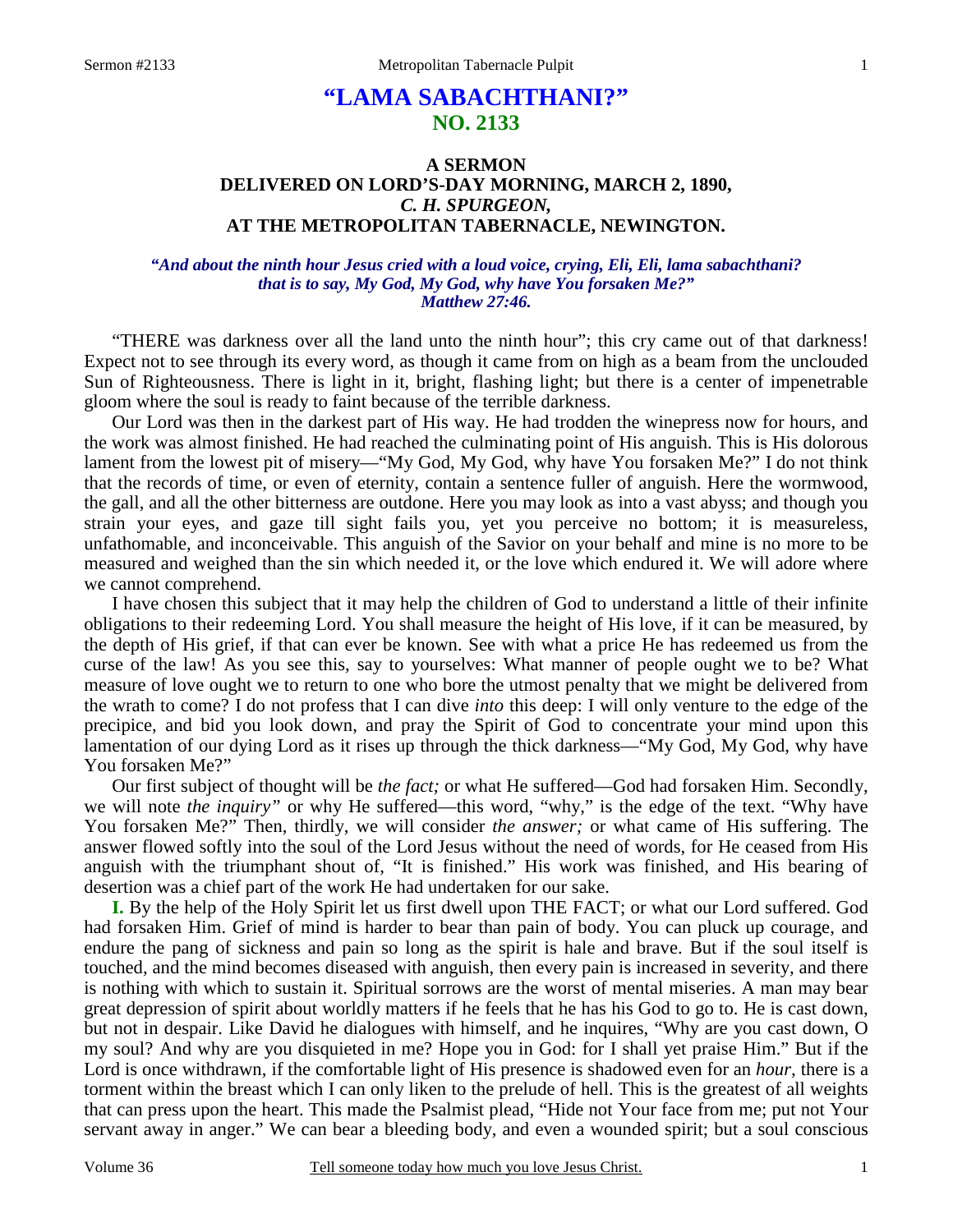of desertion by God is beyond conception unendurable! When He holds back the face of His throne, and spreads His cloud upon it, who can endure the darkness?

 This voice out of "the belly of hell" marks the lowest depth of the Savior's grief. *The desertion was real*. Though under some aspects our Lord could say, "The Father is with Me," yet was it solemnly true that God did forsake Him. It was not a failure of faith on His part which led Him to imagine what was not actual fact. Our faith fails us, and then we think that God has forsaken us; but our Lord's faith did not, for a moment, falter, for He says twice, "*My* God, *My* God." Oh, the mighty double grip of His unhesitating faith! He seems to say, "Even if You have forsaken Me, I have not forsaken You." Faith triumphs, and there is no sign of any faintness of heart towards the living God. Yet, strong as is His faith, He feels that God has withdrawn His comfortable fellowship, and He shivers under the terrible deprivation.

 It was no fancy, or delirium of mind caused by His weakness of body, the heat of the fever, the depression of His spirit, or the near approach of death. He was clear of mind even to this last. He bore up under pain, loss of blood, scorn, thirst and desolation; making no complaint of the cross, the nails or the scoffing. We read not in the gospels of anything more than the natural cry of weakness, "I thirst." All the tortures of His body He endured in silence. But when it came to being forsaken of God, *then* His great heart burst out into its "Lama sabachthani?" His one moan is concerning His God! It is not, "Why has Peter forsaken Me? Why has Judas betrayed Me?" These were sharp griefs, but this is the sharpest. This stroke has cut Him to the quick: "My God, My God, why have *You* forsaken Me?" It was no phantom of the gloom; it was a real absence which He mourned.

 This was *a very remarkable desertion*. It is not the way of God to leave either His sons or His servants. His saints, when they come to die in their great weakness and pain, find Him near. They are made to sing because of the presence of God: "Yes, though I walk through the valley of the shadow of death, I will fear no evil: for You are with me." Dying saints have clear visions of the living God! Our observation has taught us that if the Lord is away at other times, He is *never* absent from His people in the article of death, or in the furnace of affliction. Concerning the three holy children we do not read that the Lord was ever visibly with them till they walked the fires of Nebuchadnezzar's furnace; but then and there the Lord met with them. Yes, beloved, it is God's way and habit to keep company with His afflicted people. And yet He forsook His Son in the hour of His tribulation! How usual it is to see the Lord with His faithful witnesses when resisting even unto blood! Read the *Book of Martyrs*, and I care not whether you study the former or the later persecutions, you will find them all lit up with the evident presence of the Lord with His witnesses. Did the Lord ever fail to support a martyr at the stake? Did He ever forsake one of His testifiers upon the scaffold? The testimony of the church has always been that while the Lord has permitted His saints to suffer in body, He has so divinely sustained their spirits that they have been more than conquerors, and have treated their sufferings as light afflictions! The fire has not been a "bed of roses," but it has been a chariot of victory! The sword is sharp, and death is bitter; but the love of Christ is sweet, and to die for Him has been turned into glory! No, it is not God's way to forsake His champions, or to leave even the least of His children in their hour of trial.

 As to our Lord, this forsaking was *singular*. Did His Father ever leave Him before? Will you read the four Evangelists through, and find any previous instance in which He complains of His Father for having forsaken Him? No. He said, "I know that you hear Me always." He lived in constant touch with God. His fellowship with the Father was always near, and dear, and clear; but now, for the first time, He cries, "Why have You forsaken Me?" It was very remarkable! It was a riddle only to be solved by the fact that He loved us, and gave Himself for us, and in the execution of His loving purpose came even unto this sorrow of mourning the absence of His God.

 This forsaking was *very terrible*. Who can fully tell what it is to be forsaken of God? We can only form a guess by what we have ourselves felt under temporary and partial desertion. God has never left us altogether, for He has expressly said, "I will never leave you, nor forsake you." Yet we have sometimes felt as if He had cast us off. We have cried, "Oh, that I knew where I might find Him!" The clear shining rays of His love have been withdrawn. Thus we are able to form some little idea of how the Savior felt when His God had forsaken Him. The mind of Jesus was left to dwell upon one dark subject, and no cheering theme consoled Him. It was the hour in which He was made to stand before God as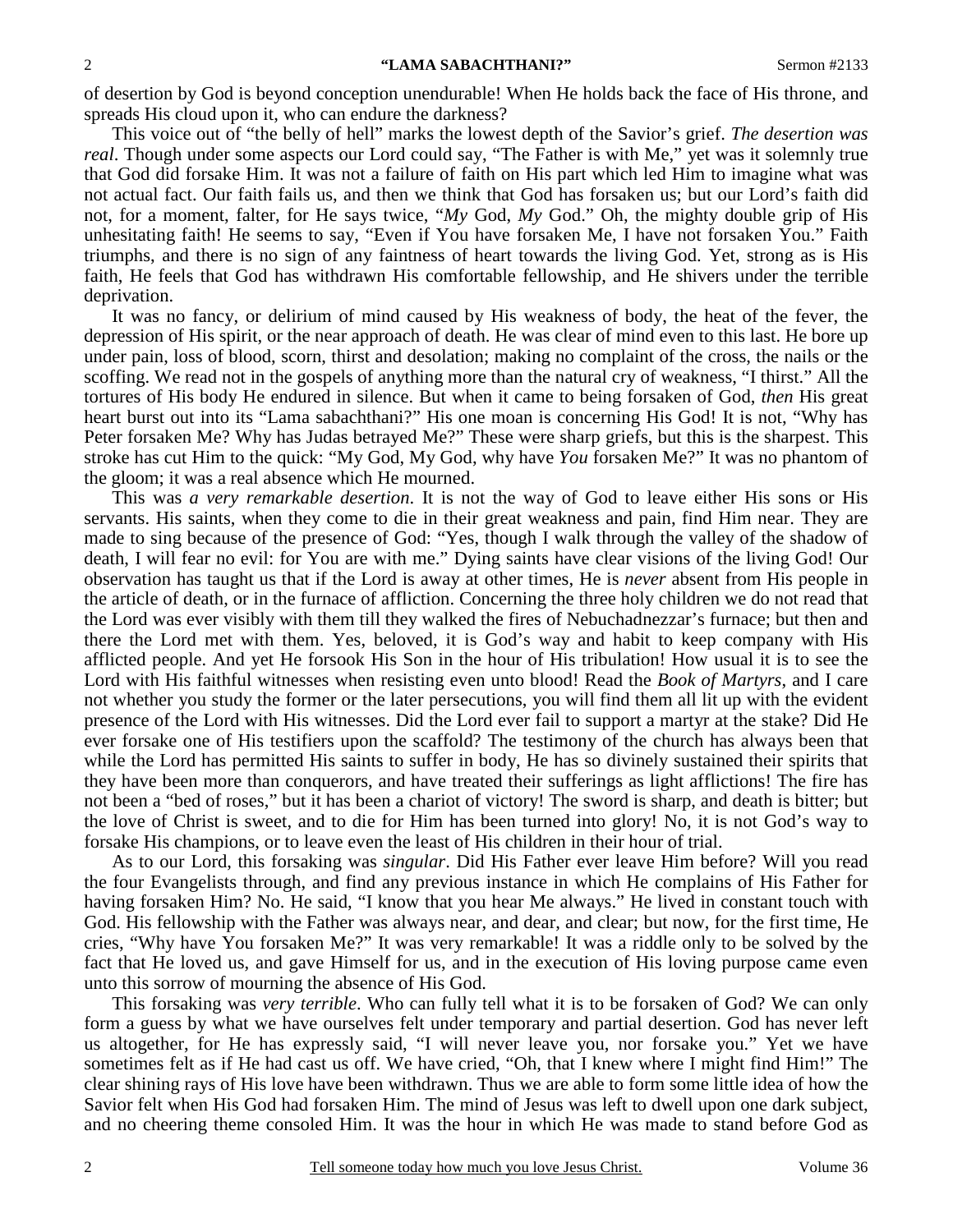consciously the sin-bearer according to that ancient prophecy, "He shall bear their iniquities." Then was it true, "He has made Him to be sin for us." Peter puts it, "He His own self bore our sins in His own body on the tree." Sin, sin—sin was everywhere around and about Christ. He had no sin of His own, but the Lord had "laid on Him the iniquity of us all." He had no strength given Him from on high, no secret oil and wine poured into His wounds; He was made to appear in the lone character of the Lamb of God which takes away the sin of the world; and therefore He must feel the weight of sin, and the turning away of that sacred face which cannot look thereon.

 His Father, at that time, gave Him no open acknowledgment. On certain other occasions a voice had been heard, saying, "This is My beloved Son, in whom I am well pleased." But now, when such a testimony seemed most of all required, the oracle was not there! He was hung up as an accursed thing upon the cross, for He was "made a curse for us, as it is written, Cursed is everyone that hangs on a tree." And the Lord His God did not acknowledge Him before men. If it had pleased the Father, He might have sent Him 12 legions of angels; but not an angel came after Christ had left Gethsemane. His despisers might spit in His face, but no swift seraph came to avenge the indignity. They might bind Him and scourge Him, but none of the entire heavenly host would interpose to screen His shoulders from the lash. They might fasten him to the tree with nails, and lift Him up, and scoff at Him; but no cohort of ministering spirits hastened to drive back the rabble, and release the Prince of life. No, He appeared to be forsaken, "smitten of God and afflicted," delivered into the hands of cruel men whose wicked hands worked Him misery without stint. Well might He ask, "My God, My God, why have You forsaken Me?"

 But this was not all. His Father now dried up that sacred stream of peaceful communion and loving fellowship which had flowed, up to now, throughout His whole earthly life. He said, Himself, as you remember, "You shall be scattered, every man to His own, and shall leave Me alone: and yet I am not alone, because the Father is with Me." Here was His constant comfort; but all comfort from this source was to be withdrawn. The divine Spirit did not minister to His human spirit. No communications with His Father's love poured into His heart. It was not possible that the Judge should smile upon one who represented the prisoner at the bar. Our Lord's *faith* did not fail Him, as I have already shown you, for He said, "My God, My God," yet no sensible supports were given to His heart, and no comforts were poured into His mind. One writer declares that Jesus did not taste of divine wrath, but only suffered a withdrawal of divine fellowship. What is the difference? Whether God withdraws heat, or creates cold is all the same! He was not smiled upon, nor allowed to feel that He was near to God; and this, to His tender spirit, was grief of the keenest order! A certain saint once said that in his sorrow he had from God, "that which was meet, but not that which was sweet." Our Lord suffered to the extreme point of deprivation. He had not the light which makes existence to be life, and life to be a blessing. You who know, in your degree, what it is to lose the conscious presence and love of God—you can faintly guess what the sorrow of the Savior was now that He felt He had been forsaken of His God. "If the foundations are removed, what can the righteous do?" To our Lord, the Father's love was the foundation of *everything;* and when that was gone, all was gone. Nothing remained, within, without, above, when His own God, the God of His entire confidence, turned from Him. Yes, God in very deed forsook our Savior.

 To be forsaken of God was *much more a source of anguish to Jesus than it would be to us*. "Oh," you say, "how is that?" I answer because He was *perfectly* holy. A rupture between a perfectly holy being and the thrice holy God must be in the highest degree strange, abnormal, perplexing, and painful. If any man here who is not at peace with God could only know His true condition, he would swoon with fright! If you unforgiven ones only knew where you are, and what you are at this moment, in the sight of God, you would never smile again till you were reconciled to Him. Alas, we are insensible—hardened by the deceitfulness of sin; and therefore we do not feel our true condition! His perfect holiness made it to our Lord a dreadful calamity to be forsaken of the thrice holy God.

 I remember, also, that our blessed Lord had lived in unbroken fellowship with God, and to be forsaken was a new grief to Him. He had never known what the dark was till then; His life had been lived in the light of God. Think, dear child of God, if you had always dwelt in full communion with God, your days would have been as the days of heaven upon earth; and how cold it would strike your heart to find yourself in the darkness of desertion! If you can conceive such a thing as happening to a

3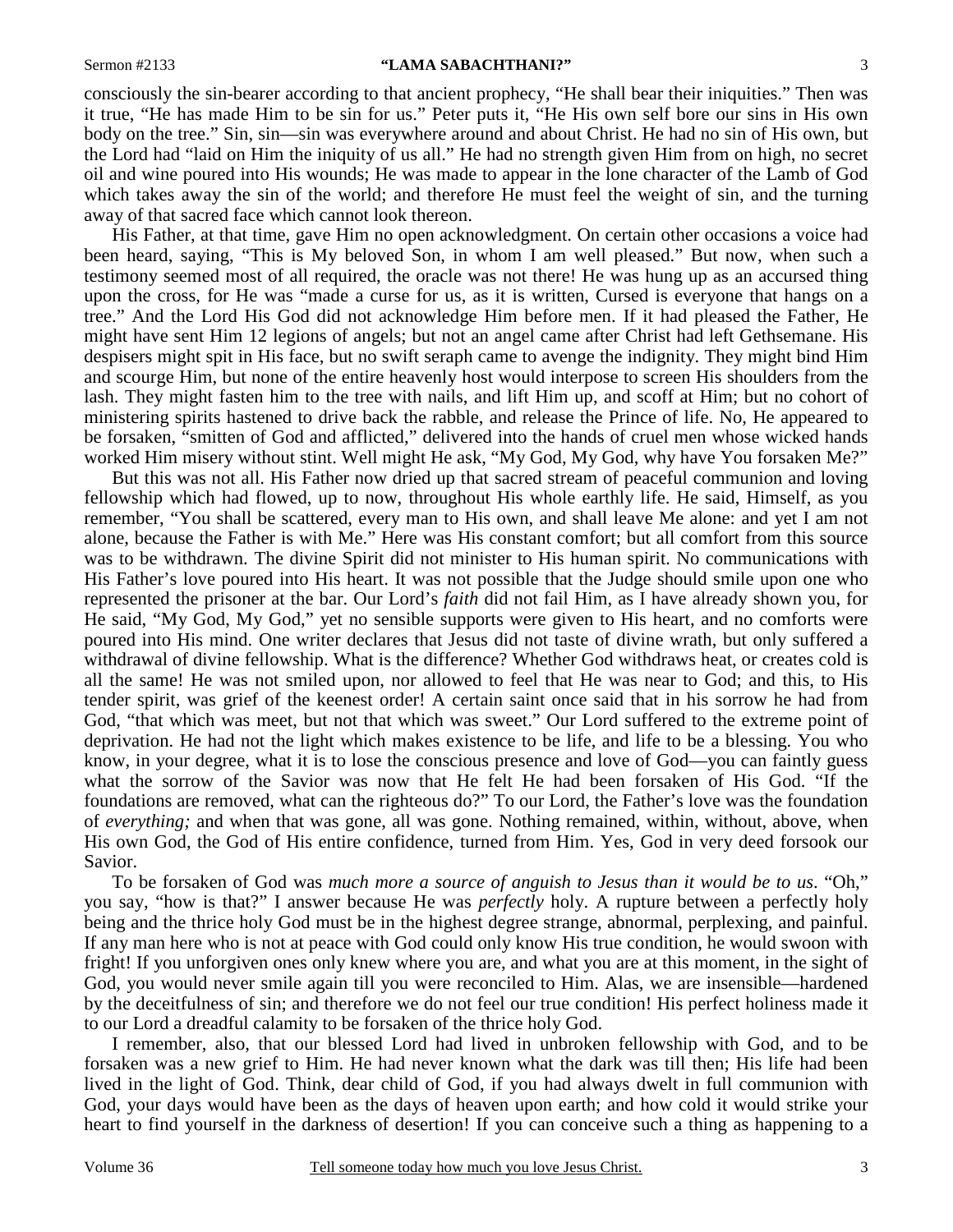*perfect* man, you can see why, to our Well-Beloved, it was a special trial. Remember, He had enjoyed fellowship with God more richly, as well as more constantly, than any of us. His fellowship with the Father was of the highest, deepest, fullest order; and what must the loss of it have been? We lose but drops when we lose our joyful experience of heavenly fellowship, and yet the loss is killing! But to our Lord Jesus Christ, the sea was dried up—I mean His sea of fellowship with the infinite God.

 Do not forget that He was such a One that to Him to be without God must have been an overwhelming calamity. In every part He was perfect, and in every part fitted for communion with God to a supreme degree. A sinful man has an awful need of God, but he does not know it, and therefore he does not feel that hunger and thirst after God which would come upon a perfect man could he be deprived of God. The very perfection of his nature renders it inevitable that the holy man must either be in communion with God or be desolate. Imagine a stray angel—a seraph who has lost His God! Conceive him to be perfect in holiness, and yet to have fallen into a condition in which he cannot find His God! I cannot picture him! Perhaps Milton might have done so. He is sinless and trustful, and yet he has an overpowering feeling that God is absent from him. He has drifted into the nowhere—the unimaginable region behind the back of God. I think I hear the wailing of the cherub, "My God, my God, my God, where are You?" What a sorrow for one of the sons of the morning! But here we have the lament of a Being far more capable of fellowship with the Godhead! In proportion as He is more fitted to receive the love of the great Father, in that proportion is His pining after it the more intense. As a Son, He is more able to commune with God than ever a servant angel could be; and now that He is forsaken of God, the void within is greater, and the anguish more bitter.

 Our Lord's heart and all His nature were, morally and spiritually, so delicately formed, so sensitive, so tender, that to be without God was to Him a grief which could not be weighed. I see Him in the text bearing desertion, and yet I perceive that He cannot bear it. I know not how to express my meaning except by such a paradox. He cannot endure to be without God. He had surrendered Himself to be left of God, as the representative of sinners must be, but His pure and holy nature, after three hours of silence, finds the position unendurable to love and purity! And breaking forth from it, now that the hour was over, He exclaims, "Why have You forsaken Me?" He quarrels not with the suffering, but He cannot abide in the position which caused it. He seems as if He must end the ordeal, not because of the pain; but because of the moral shock! We have here the repetition after His passion of that loathing which He felt before it, when He cried, "If it is possible let this cup pass from Me: nevertheless not as I will, but as You will." "My God, My God, why have You forsaken Me?" is the holiness of Christ amazed at the position of substitute for guilty men!

 There, friends. I have done my best, but I seem to myself to have been prattling like a little child talking about something infinitely above me. So I leave the solemn fact that our Lord Jesus was on the cross forsaken of His God.

**II.** This brings us to consider THE INQUIRY, or *why* He suffered.

 Note carefully this cry—"My God, My God, why have You forsaken Me?" It is pure anguish, undiluted agony, which cries like this; but it is the agony of a godly soul; for only a man of that order would have used such an expression. Let us learn from it useful lessons. This cry is taken from "the Book." Does it not show our Lord's love of the sacred volume, that when He felt His sharpest grief, He turned to the Scripture to find a fit utterance for it? Here we have the opening sentence of the  $22<sup>nd</sup>$ Psalm. Oh that we may so love the inspired Word that we may not only sing to its score, but even weep to its music!

 Note, again, that our Lord's lament is an address to *God*. The godly, in their anguish, turn to the hand which smites them. The Savior's outcry is not *against* God, but *to* God. "My God, My God"—He makes a double effort to draw near. True Sonship is here! The child in the dark is crying after His Father—"My God, My God." Both the Bible and prayer were dear to Jesus in His agony.

 Still, observe it is a faith-cry, for though it asks, "Why have You forsaken Me?" it first says, twice, "My God, My God." The grip of appropriation is in the word "My"; but the reverence of humility is in the word, "God." It is, "My *God*, My *God*, You are ever God to Me, and I a poor creature. I do not quarrel with You. Your rights are unquestioned, for You are My God. You can do as You will, and I yield to Your sacred sovereignty. I kiss the hand that smites Me, and with all My heart I cry, 'My God,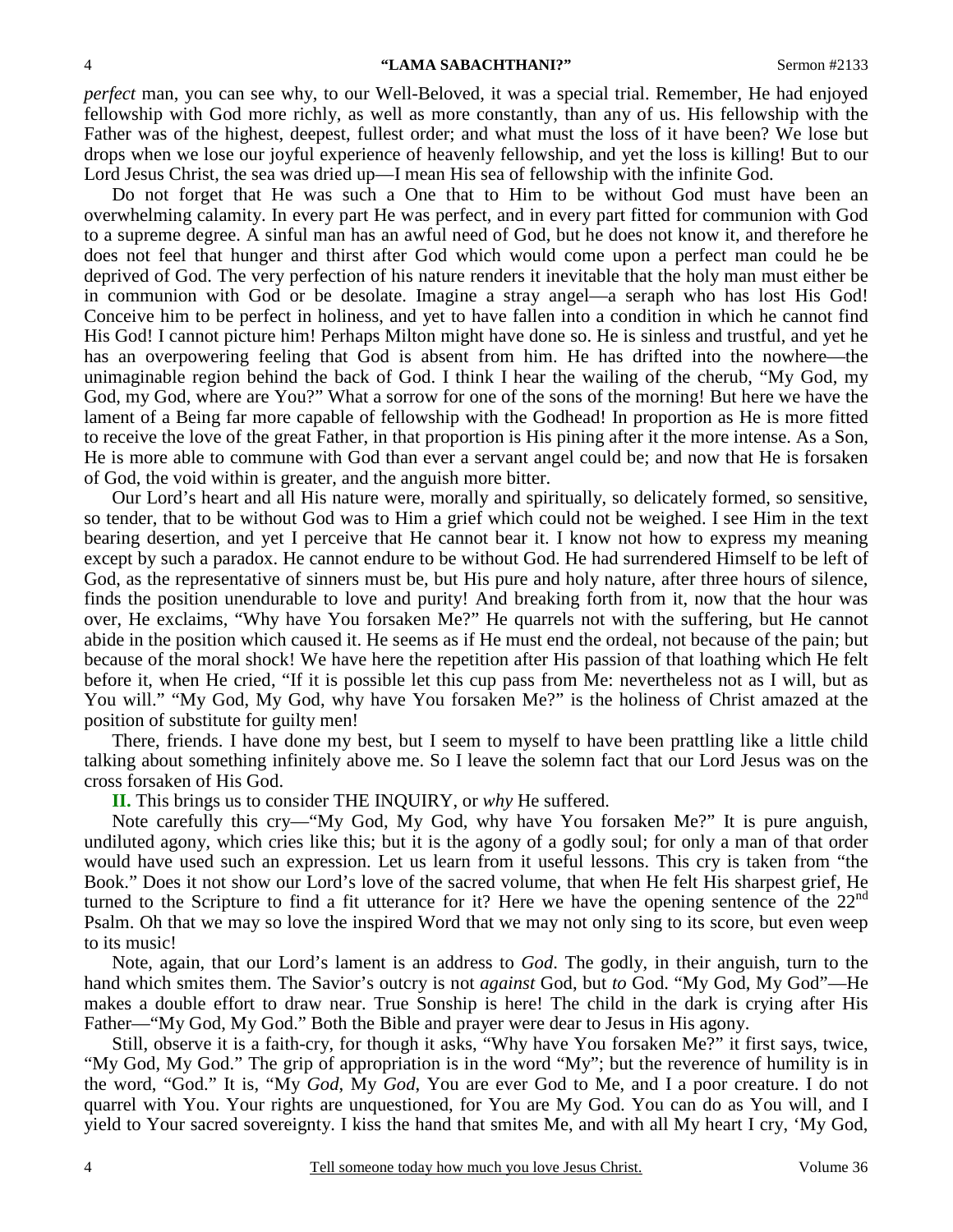My God.'" When you are delirious with pain, think of your Bible; when your mind wonders, let it roam towards the mercy seat; and when your heart and your flesh fail, still live by faith, and still cry, "My God, my God."

 Let us come close to the inquiry. It looked to me, at first sight, like a question as of one distraught, driven from the balance of His mind—not unreasonable, but too much reasoning, and therefore tossed about. "Why have You forsaken Me?" Did not Jesus know? Did He not know why He was forsaken? He knew it most distinctly, and yet His *manhood,* while it was being crushed, pounded and dissolved, seemed as though it could not understand the reason for so great a grief. He must be forsaken; but could there be a sufficient cause for so sickening a sorrow? The cup must be bitter; but why this most nauseous of ingredients? I tremble lest I say what I ought not to say. I have said it, and I think there is truth—the Man of Sorrows was overborne with horror! At that moment the finite soul of the man Christ Jesus came into awful contact with the infinite Justice of God! The one Mediator between God and man, the man Christ Jesus, beheld the holiness of God in arms against the sin of man whose nature He had espoused. God was for Him, and with Him in a certain unquestionable sense; but for the time, so far as His feelings went—God was against Him, and necessarily withdrawn from Him. It is not surprising that the holy soul of Christ should shudder at finding itself brought into painful contact with the infinite Justice of God, even though its design was only to vindicate that justice, and glorify the Law-Giver. Our Lord could now say, "All Your waves, and Your billows are gone over Me," and therefore He uses language which is all too hot with anguish to be dissected by the cold hand of a logical criticism. Grief has small regard for the laws of the grammarian! Even the holiest, when in extreme agony, though they cannot speak otherwise than according to purity and truth, yet use a language of their own which only the ear of sympathy can fully receive. I see not all that is here, but what I can see I am not able to put in words for you.

*I think I see in the expression, submission and resolve*. Our Lord does not draw back. There is a forward movement in the question; they who quit a business ask no more questions about it. He does not ask that the forsaking may end prematurely; He would only understand anew its meaning. He does not shrink, but dedicates Himself anew to God by the words, "My God, My God," and by seeking to review the ground and reason of that anguish which He is resolute to bear even to the bitter end. He would gladly feel anew the motive which has sustained Him, and must sustain Him to the end. The cry sounds to me like deep submission, and strong resolve, pleading with God.

 Do you not think that *the amazement of our Lord, when He was* "*made sin for us*" (2 Cor 5:21), led Him thus to cry out? For such a sacred and pure being to be made a sin-offering was an amazing experience! Sin was laid on Him, and He was treated as if He had been guilty, though He had personally *never sinned*. And now the infinite horror of rebellion against the most holy God fills His holy soul, the unrighteousness of sin breaks His heart and He starts back from it, crying, "My God, My God, why have You forsaken *Me?"* Why must I bear the dread result of conduct I so much abhor?

 Do you not see, moreover, *there was here a glance at His eternal purpose, and at His secret source of joy?* That "why" is the silver lining of the dark cloud, and our Lord looked wishfully at it. He knew that the desertion was necessary in order that He might save the guilty, and He had an eye to that salvation as His comfort. He is not forsaken needlessly, or without a worthy design. The design is in itself so dear to His heart that He yields to the passing evil, even though that evil is like death to Him. He looks at that "why," and through that narrow window the light of heaven comes streaming into His darkened life!

 "My God, My God, why have You forsaken Me?" Surely our Lord dwelt on that, "why," *that we might also turn our eyes that way*. He would have us see the why, and the why of His grief. He would have us mark the gracious motive for its endurance. Think much of all the Lord suffered, but do not overlook the *reason* for it. If you cannot always understand how this or that grief worked toward the great end of the whole passion, yet believe that it has its share in the grand, "why." Make a life-study of that bitter but blessed question, "Why have You forsaken Me?" Thus the Savior raises an inquiry not so much for Himself as for *us*; and not so much because of any despair within *His* heart as because of a hope and a joy set before Him which were wells of comfort to Him in His wilderness of woe.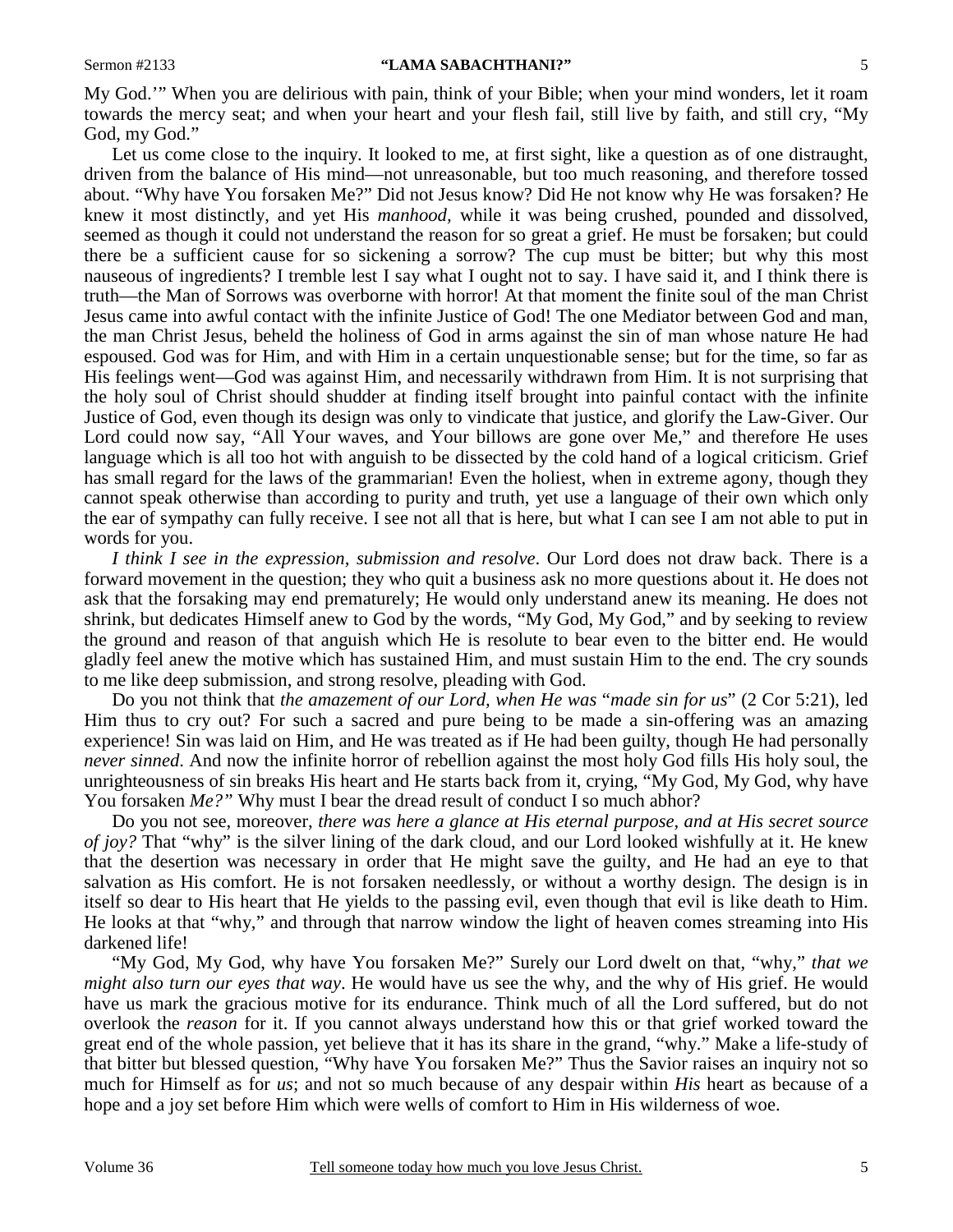Think, for a moment, that the Lord God, in the broadest and most unreserved sense, could never, in very deed, have forsaken His most obedient Son. He was ever with Him in the grand design of salvation. Towards the Lord Jesus, personally, God Himself, personally, must ever have stood on terms of infinite love. Truly the Only-Begotten was never lovelier to the Father than when He was obedient unto death, even the death of the cross! But we must look upon God here as the Judge of all the earth, and we must look upon the Lord Jesus in His official capacity as the Surety of the covenant and the Sacrifice for sin. The great Judge of all cannot smile upon Him who has become the substitute for the guilty. Sin is loathed of God, and if, in order to its removal, His own Son is made to bear it, yet, as sin, it is still loathsome, and He who bears it cannot be in happy communion with God! This was the dread necessity of expiation; but in the *essence* of things the love of the great Father to His Son never ceased, nor ever knew a diminution. Restrained in its flow it must be, but lessened at its fountainhead it could not be. Therefore, wonder not at the question, "Why have You forsaken Me?"

**III.** Hoping to be guided by the Holy Spirit, I am coming to THE ANSWER concerning which I can only use the few minutes which remain to me. "My God, My God, why have You forsaken Me?" What is the outcome of this suffering? What was the reason for it? Our Savior could answer His own question. If for a moment His manhood was perplexed, yet His mind soon came to clear apprehension, for He said, "It is finished." And as I have already said, He then referred to the work which in His lonely agony He had been performing. Why, then, did God forsake His Son? I cannot conceive any other answer than this—*He stood in our place*. There was no reason in Christ why the Father should forsake Him; He was *perfect,* and His life was without spot. God never acts without reason, and since there were no reasons in the character and person of the Lord Jesus why His Father should forsake Him, we must look elsewhere. I do not know how others answer the question. I can only answer it in this one way—

> *"All the griefs He felt were ours, Ours were the woes He bore; Pang, not His own, His spotless soul With bitter anguish bore. We held Him as condemned of heaven An outcast from His God; While for our sins He groaned, He bled, Beneath His Father's rod."*

 He bore the sinner's sin, and He had to be treated, therefore, as though He were a sinner, though sinner He could never be! With His own full consent, He suffered as though He had committed the transgressions which were laid on Him. Our sin, and His taking it upon Himself is the answer to the question, "Why have You forsaken Me?"

 In this case we now see that *His obedience was perfect*. He came into the world to obey the Father, and He rendered that obedience to the very uttermost. The spirit of obedience could go no farther than for one who feels forsaken of God still to cling to Him in solemn, avowed allegiance—still declaring before a mocking multitude His confidence in the afflicting God! It is noble to cry, "My God, My God," when one is asking, "Why have You forsaken He?" How much farther can obedience go? I see nothing beyond it. The soldier at the gate of Pompeii, remaining at his post as sentry when the shower of burning ashes was falling, was not more true to his trust than He who adheres to a forsaking God with loyalty of hope.

*Our Lord's suffering in this particular form was appropriate and necessary*. It would not have sufficed for our Lord merely to have been pained in body, nor even to have been grieved in mind in other ways: He must suffer in this particular way. He must feel forsaken of God because *this* is the necessary consequence of sin; for a man to be forsaken of God is the penalty which naturally and inevitably follows upon his breaking his relationship with God. What is death? What was the death that was threatened to Adam? "In the day that you eat thereof, you shall surely die." Is death annihilation? Was Adam annihilated that day? Assuredly not! He lived many a year afterwards; but in the day in which he ate of the forbidden fruit he died by being *separated* from God. The separation of the soul from God is *spiritual* death, just as the separation of the soul from the body is *natural* death. The sacrifice for sin must be put in the place of separation, and must bow to the penalty of death. By this placing of the Great Sacrifice under forsaking and death, it would be seen by all creatures throughout the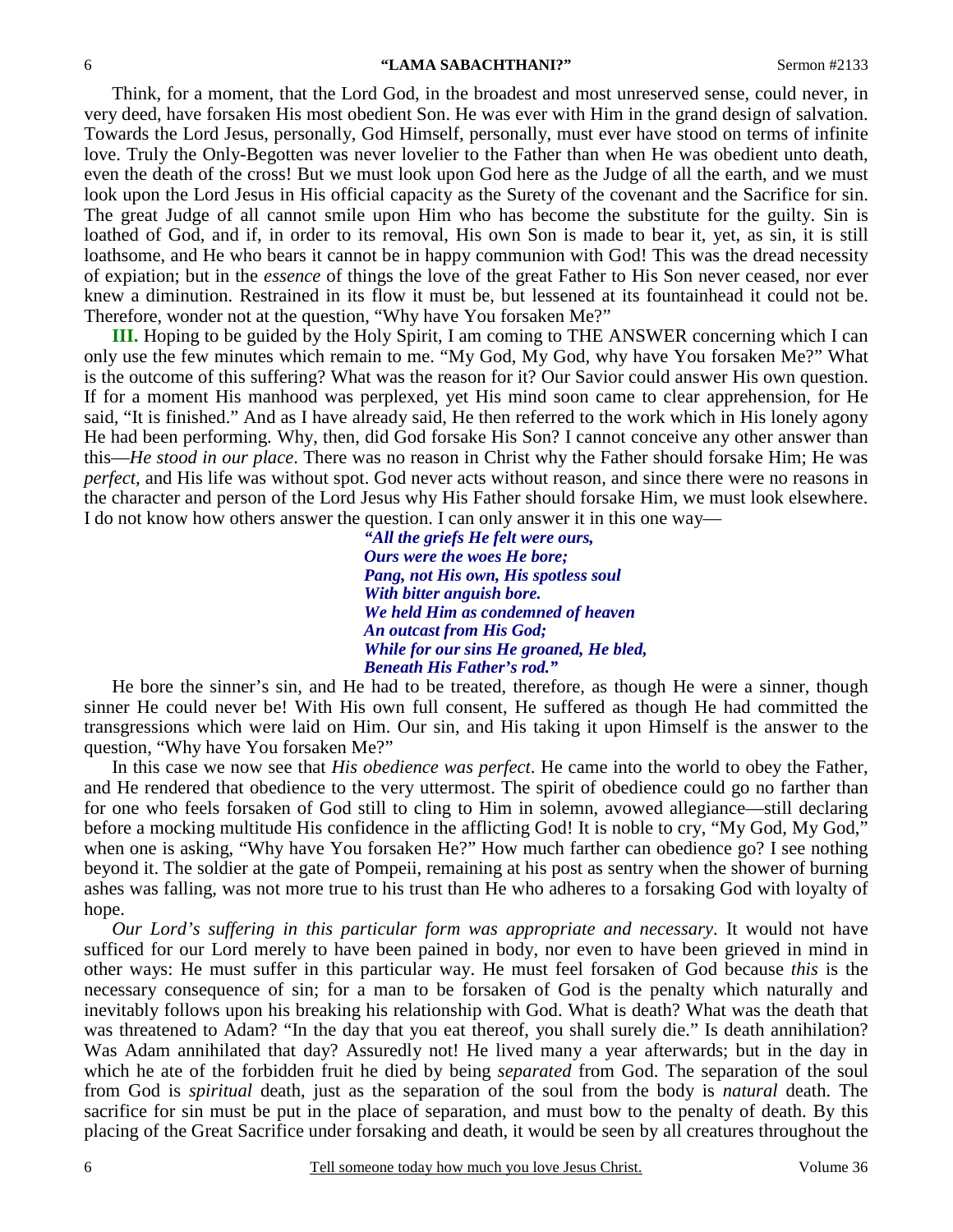universe that God cannot have fellowship with sin. If even the Holy One, who stood the Just for the unjust, found God forsaking Him; what must the doom of the actual sinner be? Sin is evidently always, in every case, a dividing influence, putting even the Christ Himself, as a sin-bearer, in the place of distance.

 This was necessary for another reason; there could have been no laying on of suffering for sin without the forsaking of the vicarious Sacrifice by the Lord God. So long as the smile of God rests on the man, the law is not afflicting him. The approving look of the great Judge cannot fall upon a man who is viewed as standing in the place of the guilty. Christ not only suffered *from* sin, but *for* sin. If God will cheer and sustain Him, He is not suffering for sin. The Judge is not inflicting suffering for sin if He is manifestly encouraging the smitten one. There could have been no vicarious suffering on the part of Christ for human guilt if He had continued, consciously, to enjoy the full sunshine of the Father's presence. It was essential to being a victim in our place, that He should cry, "My God, My God, why have You forsaken Me?"

 Beloved, see how marvelously, in the person of Christ, the Lord our God has vindicated His law? If to make His law glorious He had said, "These multitudes of men have broken My law, and therefore they shall perish," the law would have been terribly magnified. But, instead, He says, "Here is My Only-Begotten Son, My other self; He takes on Himself the nature of these rebellious creatures, and He consents that I should lay on Him the load of their iniquity, and visit in His person the offenses which might have been punished in the persons of all these multitudes of men—and I will have it so." When Jesus bows His head to the stroke of the law; when He submissively consents that His Father shall turn away His face from Him; then myriads of worlds are astonished at the perfect holiness, and stern justice of the lawgiver! There are, probably, worlds innumerable throughout the boundless creation of God, and all these will see, in the death of God's dear Son, a declaration of His determination never to allow sin to be trifled with! If His own Son is brought before Him, bearing the sin of others upon Him, He will hide His face from Him as well as from the actually guilty. In God infinite love shines over all—but it does not eclipse His absolute justice any more than His justice is permitted to destroy His love. God has all perfections in perfection, and in Christ Jesus we see the reflection of them. Beloved, this is a wonderful theme! Oh, that I had a tongue worthy of this subject! But who could ever reach the height of this great argument?

 Once more, when inquiring, "Why did Jesus allow to be forsaken of the Father?" we see the fact that *the Captain of our salvation was thus made perfect through suffering*. Every part of the road has been traversed by our Lord's own feet. Suppose, beloved, the Lord Jesus had never been thus forsaken? Then one of His disciples might have been called to that sharp endurance, and the Lord Jesus could not have sympathized with him in it. He would turn to His Leader and Captain and say to Him, "Did You, my Lord, ever feel this darkness?" Then the Lord Jesus would answer, "No. This is a descent such as I never made." What a dreadful lack would the tried one have felt; for the servant to bear a grief his Master never knew would be sad, indeed.

 There would have been a wound for which there was no ointment—a pain for which there was no balm. But it is not so now. "In all their affliction He was afflicted." "He was in all points tempted like as we are, yet without sin." Whereas we greatly rejoice at this time, and as often as we are cast down, underneath us is the deep experience of our forsaken Lord.

 I have done when I have said three things. The first is, you and I that are believers in the Lord Jesus Christ, and are resting in Him alone for salvation, *let us lean hard.* Let us bear all our weight on our Lord. He will bear the full weight of all our sin and care. As to my sin, I hear its harsh accusations no more when I hear Jesus cry, "Why have You forsaken Me?" I know that I deserve the deepest hell at the hand of God's vengeance, but I am not afraid! He will never forsake *me,* for He *forsook His Son on my behalf*. I shall not suffer for my sin, for Jesus has suffered to the full in my place—yes, suffered so far as to cry, "My God, My God, why have You forsaken Me?" Behind this brazen wall of substitution a sinner is safe! These "munitions of rock" guard all believers, and they may rest secure. The rock is cleft for me—I hide in its rifts, and no harm can reach me. You have a full atonement, a great sacrifice, a glorious vindication of the law—you can rest at peace, all you that put your trust in Jesus!